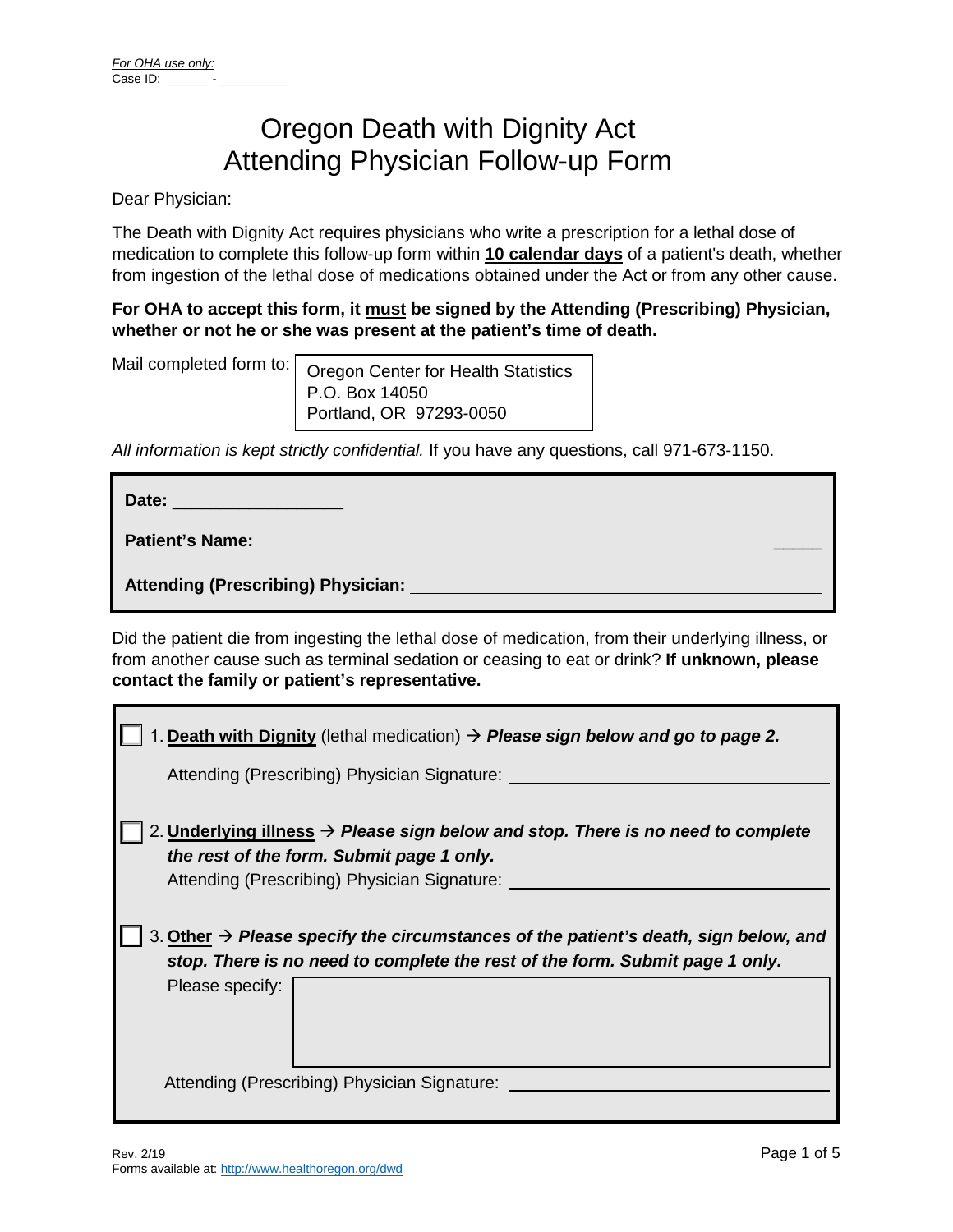# **Check the appropriate box below and follow the instructions for completing PART A and PART B of this form.**

PART A covers the circumstances of the patient's ingestion and death. PART B covers the patient's status and possible reasons for utilizing the DWDA.

| of death.                                     | 1. The Attending (Prescribing) Physician was present at the time<br>The Attending (Prescribing) Physician must complete and sign Part A and Part B.                                                               |
|-----------------------------------------------|-------------------------------------------------------------------------------------------------------------------------------------------------------------------------------------------------------------------|
|                                               | 2. The Attending (Prescribing) Physician was not present at the                                                                                                                                                   |
|                                               | time of death, but another licensed health care provider or                                                                                                                                                       |
| volunteer was present.                        |                                                                                                                                                                                                                   |
|                                               | The licensed provider or volunteer may complete and sign <b>Part A</b> of this form. The                                                                                                                          |
|                                               | Attending (Prescribing) Physician must complete and sign Part B of the form.                                                                                                                                      |
|                                               | Licensed provider or volunteer contact information:                                                                                                                                                               |
| Name:                                         |                                                                                                                                                                                                                   |
| <b>Phone:</b>                                 |                                                                                                                                                                                                                   |
| <b>Affiliation:</b>                           |                                                                                                                                                                                                                   |
| time of death.<br>► Part A may be left blank. | 3. Neither the Attending (Prescribing) Physician nor another<br>licensed health care provider or volunteer was present at the<br>The Attending (Prescribing) Physician must complete and sign Part B of the form. |

PART A and PART B should only be completed if the patient died from ingesting the lethal dose of medication.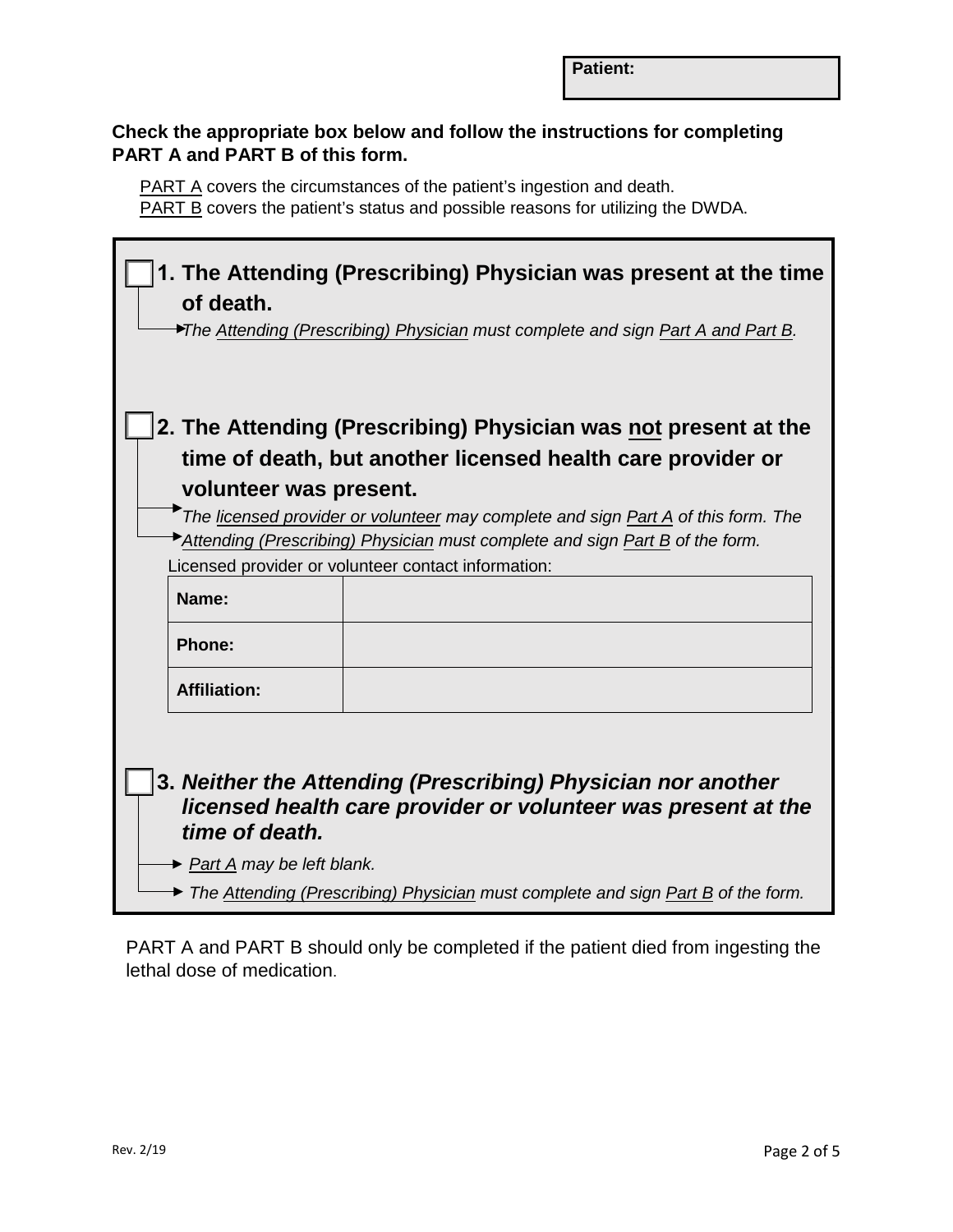| <b>PART A:</b> Completed and signed by the health care provider   Patient: |  |
|----------------------------------------------------------------------------|--|
| or volunteer who was present at death.                                     |  |

- 1. Was the attending physician at the patient's bedside when the patient took the lethal dose of medication?
	- $\Box$  1. Yes
		- $\Box$  2. No

**→ 1a. If no:** Was another physician, licensed health care provider, or volunteer present when the patient took the lethal dose of medication?

- 1. Yes, another physician
- 2. Yes, another licensed health care provider
- 3. Yes, a volunteer
- 4. No
- 9. Unknown
- 2. Was the attending physician at the patient's bedside at the time of death?
	- $\Box$  1. Yes
	- $\Box$  2. No

**2a. If no:** Was another physician, licensed health care provider, or volunteer present at the patient's time of death?

- 1. Yes, another physician
- 2. Yes, another licensed health care provider
- $\Box$  3. Yes, a volunteer
- $\Box$  4. No
- 9. Unknown
- 3. On what date did the patient consume the lethal dose of medication? \_\_\_\_\_ / \_\_\_\_\_ / \_\_\_\_\_\_\_ (month/day/year) Unknown
- 4. On what date did the patient die after consuming the lethal dose of medication? \_\_\_\_\_ / \_\_\_\_\_ / \_\_\_\_\_\_\_ (month/day/year) Unknown
- 5. Where did the patient ingest the lethal dose of medication?
	- $\Box$  1. Private home
	- $\Box$  2. Assisted-living residence (including foster care)
	- $\Box$  3. Nursing home
	- $\Box$  4. Acute care hospital in-patient
	- $\Box$  5. In-patient hospice resident
	- $\Box$  6. Other specify:
	- 9. Unknown
- 6. What was the time between lethal medication ingestion and unconsciousness? Minutes: \_\_\_\_\_\_ or Hours: \_\_\_\_\_\_ Unknown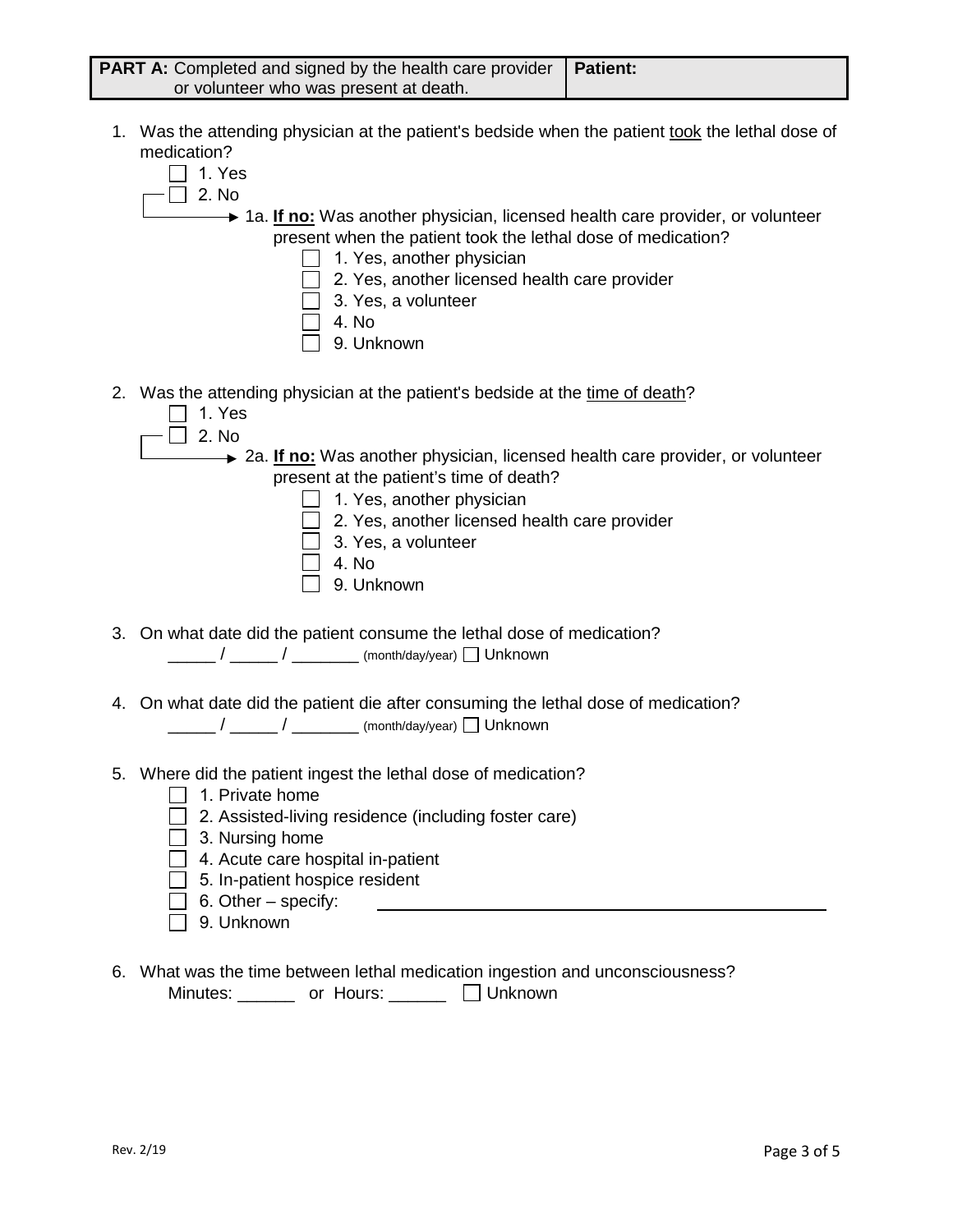| <b>PART A:</b> Completed and signed by the health care provider<br>or volunteer who was present at death.                                                                                                                                                                                       | <b>Patient:</b> |
|-------------------------------------------------------------------------------------------------------------------------------------------------------------------------------------------------------------------------------------------------------------------------------------------------|-----------------|
| 7. What was the time between lethal medication ingestion and death?<br>Minutes: _______ or Hours: _______ [ Unknown<br>$\rightarrow$ 7a. If longer than six hours: Are there any observations on why the patient lived<br>for more than six hours after ingesting the lethal dose of mediation? |                 |
| Were there any complications that occurred after the patient took the lethal dose of<br>8.<br>medication?                                                                                                                                                                                       |                 |

- $\Box$  1. Yes, vomiting
- 2. Yes, seizures
- $\Box$  3. Yes, regained consciousness
- $\Box$  4. No complications
- $\Box$  5. Other describe:
- □ 9. Unknown
- 9. Was the Emergency Medical System activated for any reason after ingesting the lethal dose of medication?
	- $\Box$  1. Yes describe:
	- $\Box$  2. No
	- 9. Unknown
- 10. At the time of ingesting the lethal dose of medication, was the patient receiving hospice care?
	- $\Box$  1. Yes
	- $\Box$  2. No, refused care
	- $\Box$  3. No, never offered care
	- $\Box$  4. No, other describe:
	- $\Box$  9. Unknown

11. Please provide any other comments, feedback, or insights you would like to share with us.

#### **Person completing PART A of this form:**

| Signature:           | Date:                                                                                                     |  |
|----------------------|-----------------------------------------------------------------------------------------------------------|--|
| <b>Check</b><br>one: | Patient's Attending (Prescribing) Physician<br>A physician (other than the patient's Attending Physician) |  |
|                      | Another licensed health care provider                                                                     |  |
|                      | Volunteer                                                                                                 |  |